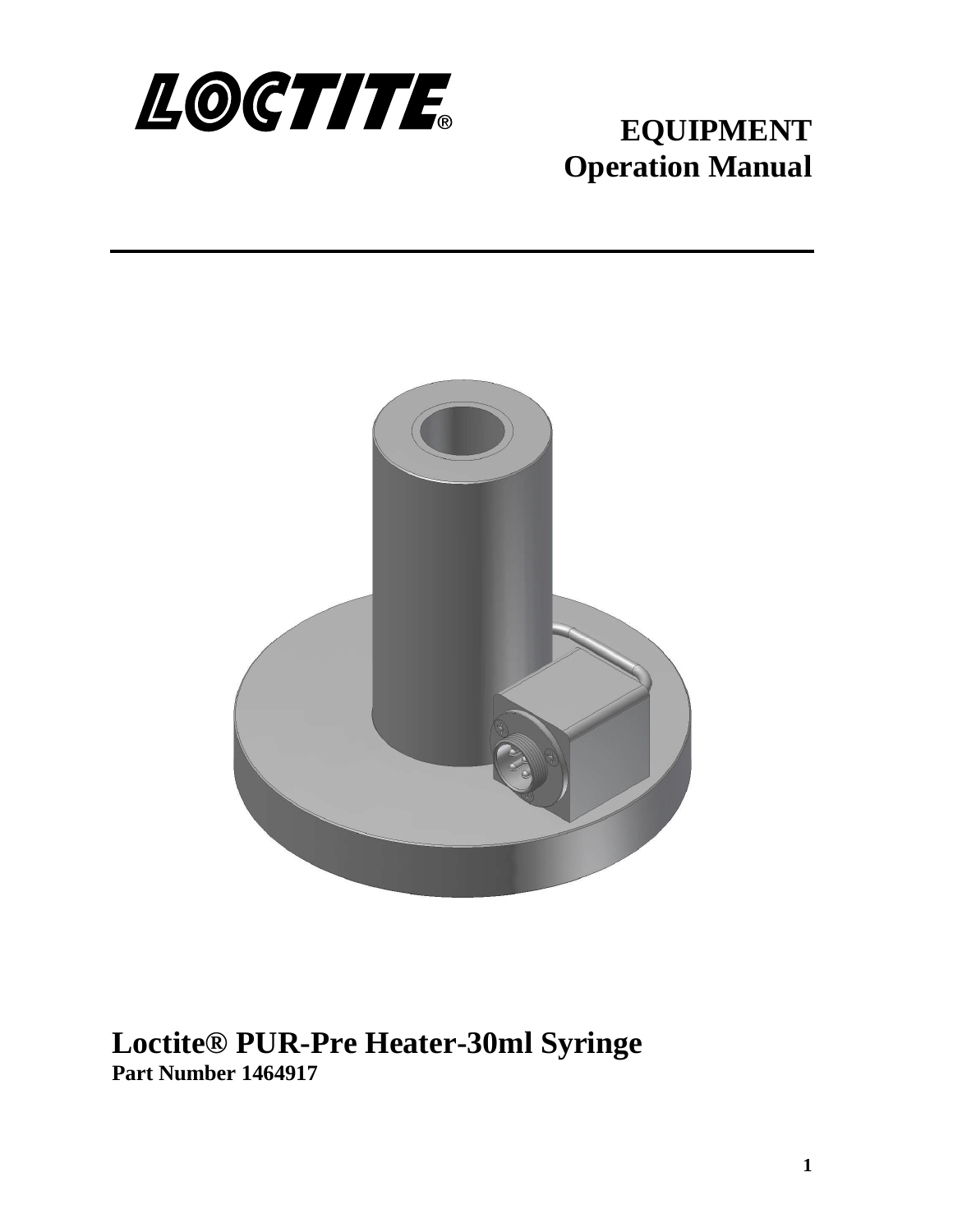# **TABLE OF CONTENTS**

|  | 1.1 |  |  |  |  |
|--|-----|--|--|--|--|
|  | 12  |  |  |  |  |
|  |     |  |  |  |  |
|  | 1.3 |  |  |  |  |
|  | 1.4 |  |  |  |  |
|  |     |  |  |  |  |
|  | 2.1 |  |  |  |  |
|  |     |  |  |  |  |
|  | 3.1 |  |  |  |  |
|  | 3.2 |  |  |  |  |
|  |     |  |  |  |  |
|  | 4.1 |  |  |  |  |
|  |     |  |  |  |  |
|  | 5.1 |  |  |  |  |
|  | 5.2 |  |  |  |  |
|  |     |  |  |  |  |
|  |     |  |  |  |  |
|  |     |  |  |  |  |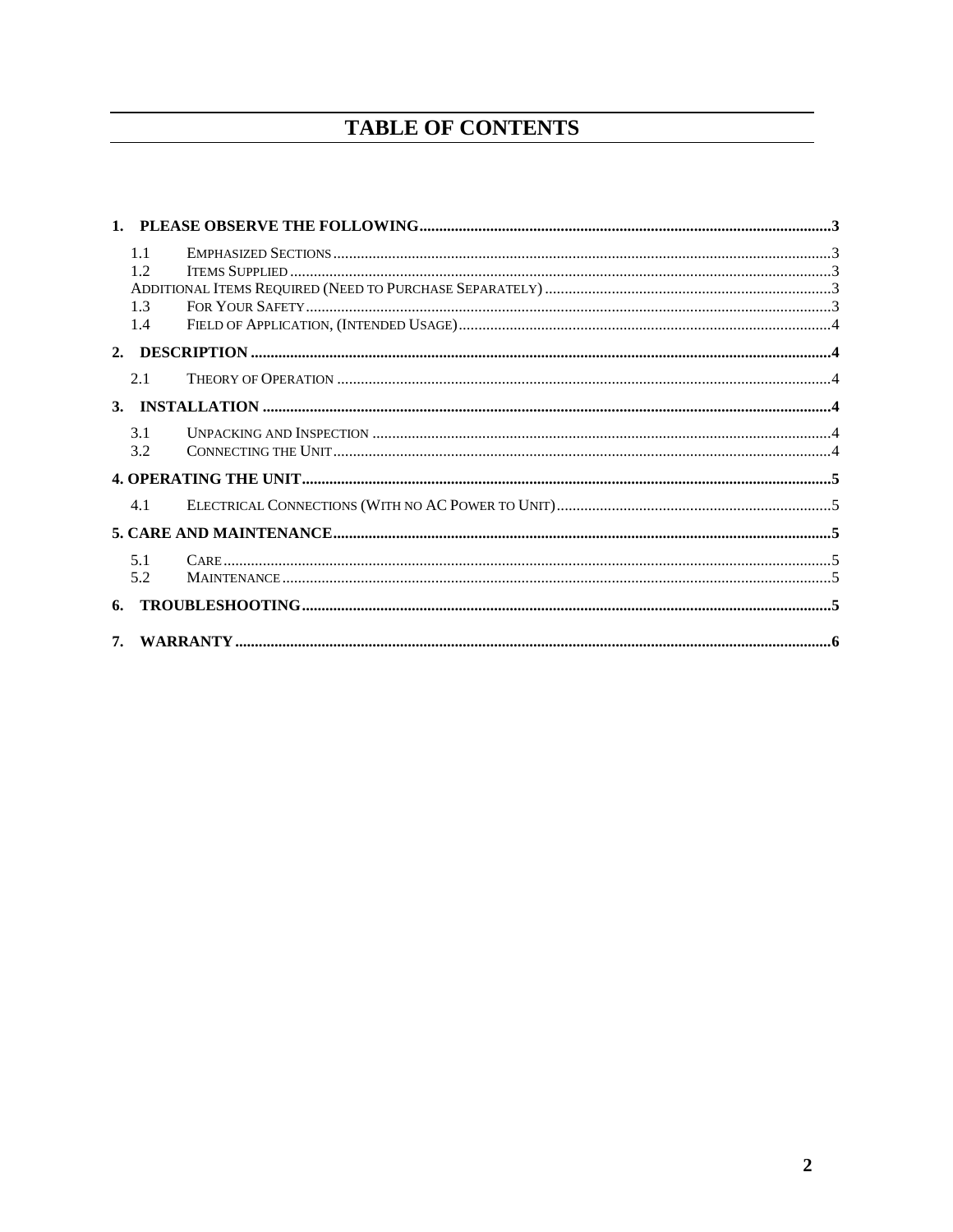# <span id="page-2-0"></span>**1. Please Observe the Following**

### <span id="page-2-1"></span>**1.1 Emphasized Sections**

# **WARNING!**

Refers to safety regulations and required measures that protect the operator or other persons from injury or danger to life.

#### Ł **Caution!**

Emphasizes what must be done or avoided so that the unit or other property is not damaged.

## **Notice:**

Gives recommendations for better handling of the unit during operation or adjustment, as well as for service activities.

### <span id="page-2-2"></span>**1.2 Items Supplied**

1 PUR-Pre Heater-30ml 1 PUR Pre Heater Cable

### <span id="page-2-3"></span>**Additional Items Required (Need to Purchase Separately)**

PUR-Controller-30ml Syringe, Part Number 1464916

### <span id="page-2-4"></span>**1.3 For Your Safety**

For safe and successful operation of the unit, read these instructions completely. If the instructions are not observed, the manufacturer can assume no responsibility. Be sure to retain this manual for future reference.

# **WARNING!**

Always wear temperature resistance gloves before touch the housing of the Pre Heater.

# **WARNING!**

Never remove the cover of the unit without first switching the power off and unplugging the power cord.



# **WARNING!**

Damage to the power cord or the housing can result in contact with live electrical parts. Check the power cord and housing before each use. If the power cord or unit is damaged, do not operate.

### **The unit may be repaired only by a Loctite® authorized service technician.**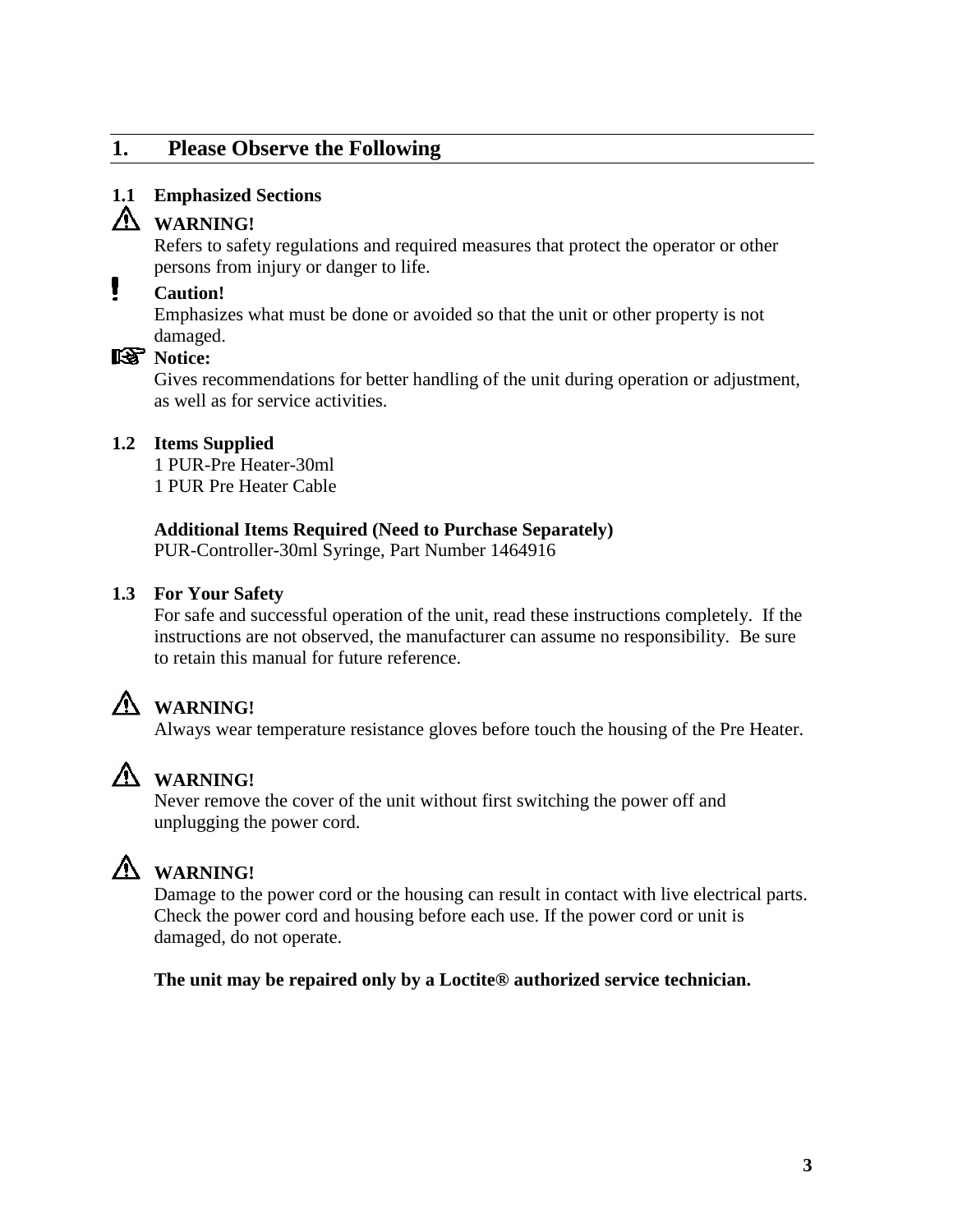## **1. Please Observe the Following (continued)**

#### <span id="page-3-0"></span>**1.4 Field of Application, (Intended Usage)**

This Loctite® PUR-Pre Heater-30ml Syringe is designed for use with the Loctite® PUR-Controller-30ml Syringe. The system is designed for use in pre-heating Loctite® brand PUR hotmelt adhesive products.

## <span id="page-3-1"></span>**2. Description**

### <span id="page-3-2"></span>**2.1 Theory of Operation**

When the unit is switched on, electrical power is supplied to the temperature controller and timer. The system will reach the pre-set temperature (time varies with different pre-set temperatures typically within 10-15 minutes). The dispensing parameters (temperature, pressure and dispensing time) must be determined before use. The dispensing parameters depend on the properties of the adhesive product.

The timed exposure cycle starts by momentarily depressing the footswitch or when an externally operated device such as Loctite® Benchtop Robot or PLC makes a relay closure across pins 1 and 9 of the nine pin footswitch connection on the rear panel. In the manual operating mode, the dispensing pressure remains open for as long as the footswitch is depressed or alternate external device maintains contact between pins 1 and 9.

# <span id="page-3-3"></span>**3. Installation**

### <span id="page-3-4"></span>**3.1 Unpacking and Inspection**

Carefully remove the system from its shipping carton and inspect it for any signs of damage. Any damage should be reported immediately to the carrier. Refer to the list of supplied parts (see page 4) and compare to the contents. Report any missing or damaged parts promptly to the Henkel customer service department at 1-800- LOCTITE (562-8483).

### <span id="page-3-5"></span>**3.2 Connecting the Unit**

- Use only the cable set supplied.
- Connect the electric wire with connector to either "Heater 1 Connector"or "Heater 2 Connector" of the PUR-Controller-30ml Syringe.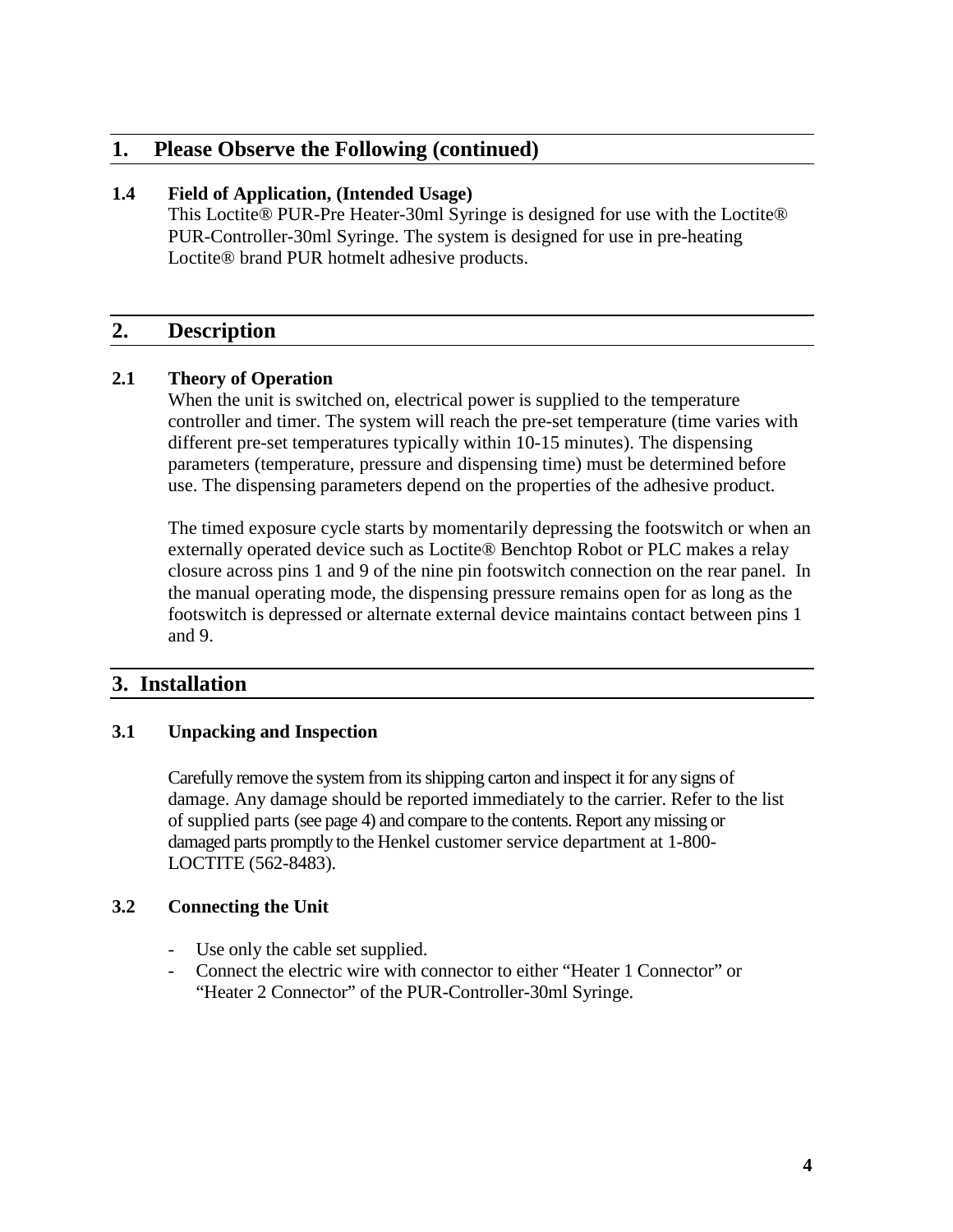# <span id="page-4-0"></span>**4. Operating the Unit**

#### <span id="page-4-1"></span>**4.1 Electrical Connections (With no AC Power to Unit)**

- 1. Plug the PRE HEATER 4 pin connector to either HEATER 1 or HEATER 2 connectors located on the rear panel of the PUR-Controller-30ml Syringe 1464916. Make sure that the connections are secure.
- 2. Set the required pre heat temperature on the temperature controller and the unit will start to heat up immediately.

## **Notice:**

Do NOT remove the end cap and tip cap from the syringe during pre heat.

# <span id="page-4-2"></span>**5. Care and Maintenance**

#### <span id="page-4-3"></span>**5.1 Care**

- This unit should be stored in a level, dry location at ambient condition out of direct sunlight.

#### <span id="page-4-4"></span>**5.2 Maintenance**

The unit requires no special maintenance.

## <span id="page-4-5"></span>**6. Troubleshooting**

| <b>Symptom</b>              | <b>Possible Corrective Action(s)</b>                                      |
|-----------------------------|---------------------------------------------------------------------------|
| The system does not heat up | Confirm that the unit is connected to the<br>Heat 1 or Heat 2 controller. |
|                             | Check the pre-set temperature on the<br>Heater Controller.                |